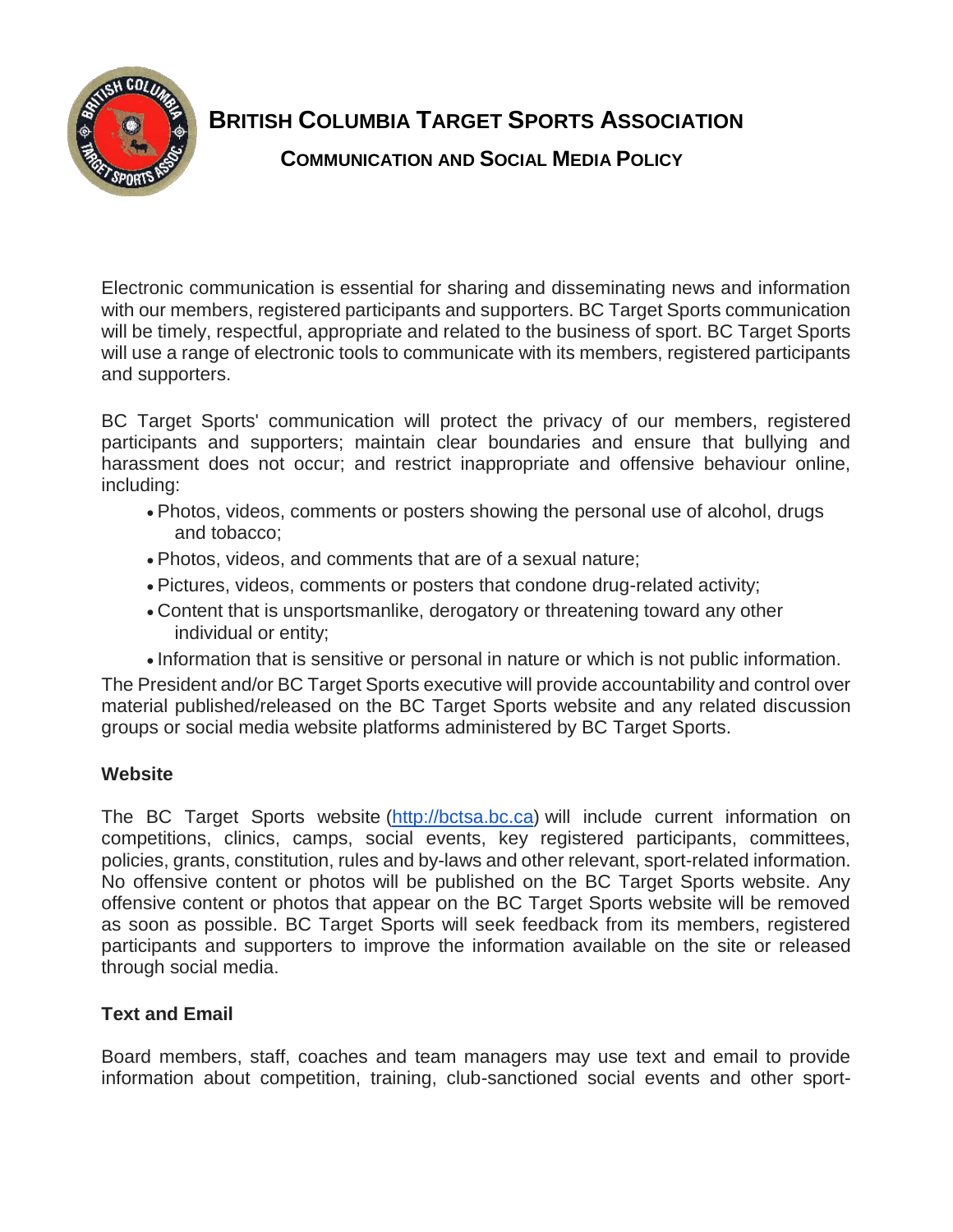related business. However, text messages should be short and restricted to sport related matters. Email communication will be used where more information is required.

## **Social Media**

BC Target Sports treats all social media postings, blogs, status updates and tweets as public 'comment'. Posts attributed to BC Target Sports on social media:

- Should be family-friendly and feature positive news and events. Shall not disclose personal information about members, registered participants and supporters or others without their consent.
- Shall not include statements that are misleading, false or likely to injure a person's reputation, or that might bring an individual, event, club, business or association into disrepute.

Abusive, discriminatory, defamatory, intimidating or offensive statements by BC Target Sports directors, officers, members, registered participants, supporters or others connected or associated with BC Target Sports will not be tolerated. Offending posts shall be removed as soon as possible.

## **Electronic Communication**

Electronic communications by BC Target Sports directors, officers, members, registered participants, supporters or others connected or associated with BC Target Sports:

- Must not offend, intimidate, humiliate or bully another person;
- Must not be misleading, false or injure the reputation of another individual, event, club, business or association;
- Should respect and maintain the privacy of members, registered participants and supporters and others;
- Shall be consistent with expectations set out in the BC Target Sports Code of Conduct, Athlete Agreements, and other relevant BC Target Sports policies and agreements; and
- Must not bring BC Target Sports, Shooting Federation of Canada or the International Shooting Sport Federation into disrepute

## **Non-Compliance**

Staff, coaches, managers, athletes, officials, registered participants, supporters and others may face disciplinary action for sending inappropriate electronic communication or for posting online content or comments that harass, offend, intimidate or humiliate another individual or entity, or for other electronic communication that is in contravention of this policy. Any determination of non-compliance or imposition of disciplinary action shall be the responsibility of the Board. Disciplinary action for a contravention of this policy may include suspension or termination of membership or registration.